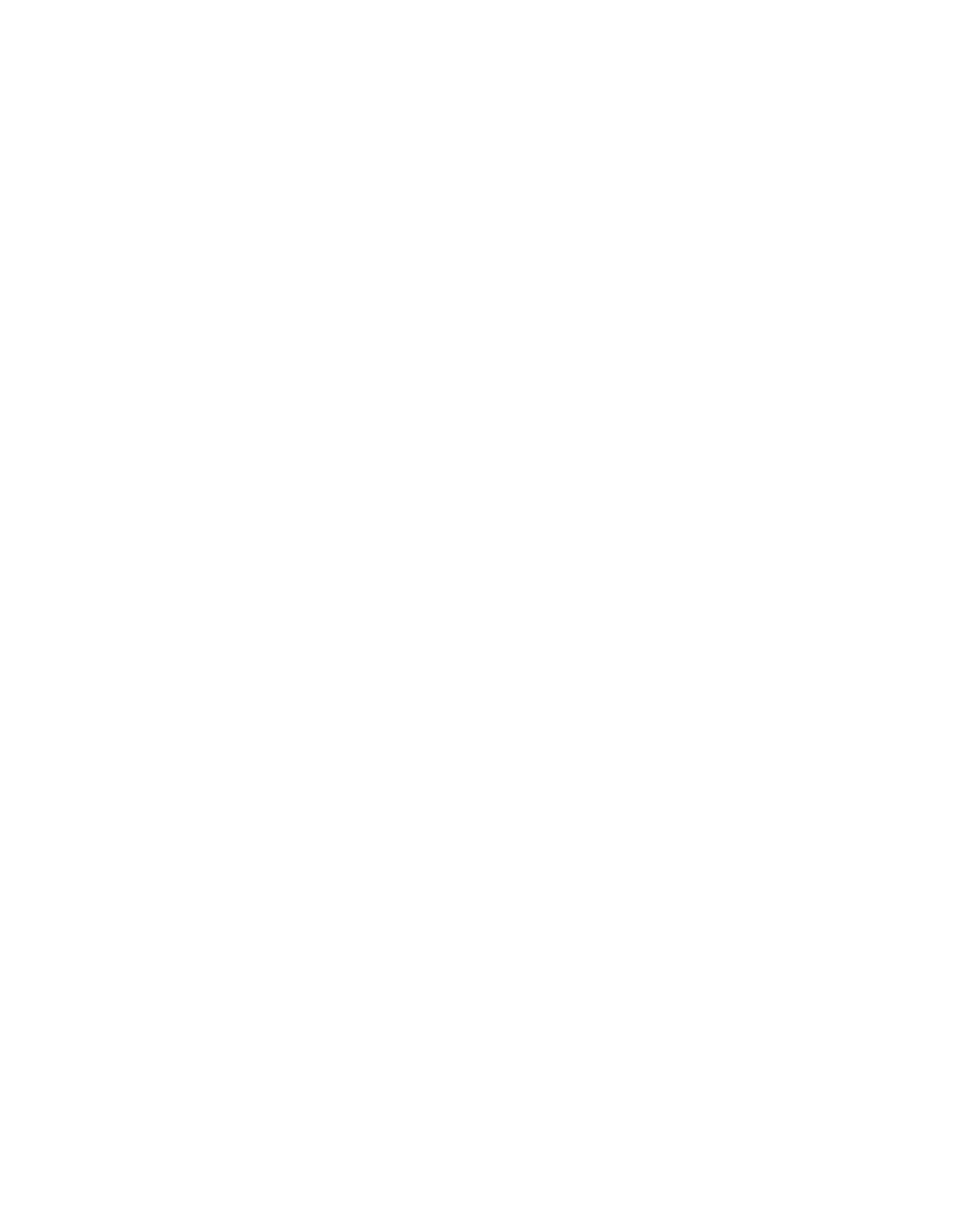# **SECTION 17310 SITE ACCESS SYSTEM**

#### <span id="page-2-0"></span>**PART 1 - GENERAL**

#### <span id="page-2-1"></span>**1.01 DESCRIPTION**

Contractor shall furnish, and install the site access system and all appurtenant materials and equipment. Site access system shall be suitable for the services listed, complete and operable in accordance with the requirements of the Contract Documents and in conformance with the manufacturer's recommendations.

#### <span id="page-2-2"></span>**1.02 PROJECT SPECIFIC REQUIREMENTS**

Contractor shall furnish and install the site access system as shown on the Drawings, as specified in Section 17310.1, Detailed Site Access System, and as specified herein.

Section 17310.1 shall be utilized in conjunction with this Specification. Gate operator location, type, and appurtenances shall be as specified in Section 17310.1, and as shown on the Drawings.

#### <span id="page-2-3"></span>**1.03 RELATED SECTIONS**

- A. The Contract Documents are a single integrated document, and as such all Specification Sections apply. It is the responsibility of the Contractor and its subcontractors to review all Sections and ensure a complete and coordinated project.
- B. Related Specification Sections include, but are not limited to, the following:
	- 1. Division 2 Fencing
	- 2. Division 3 Concrete
	- 3. Division 5 Metals
	- 4. Division 16 Electrical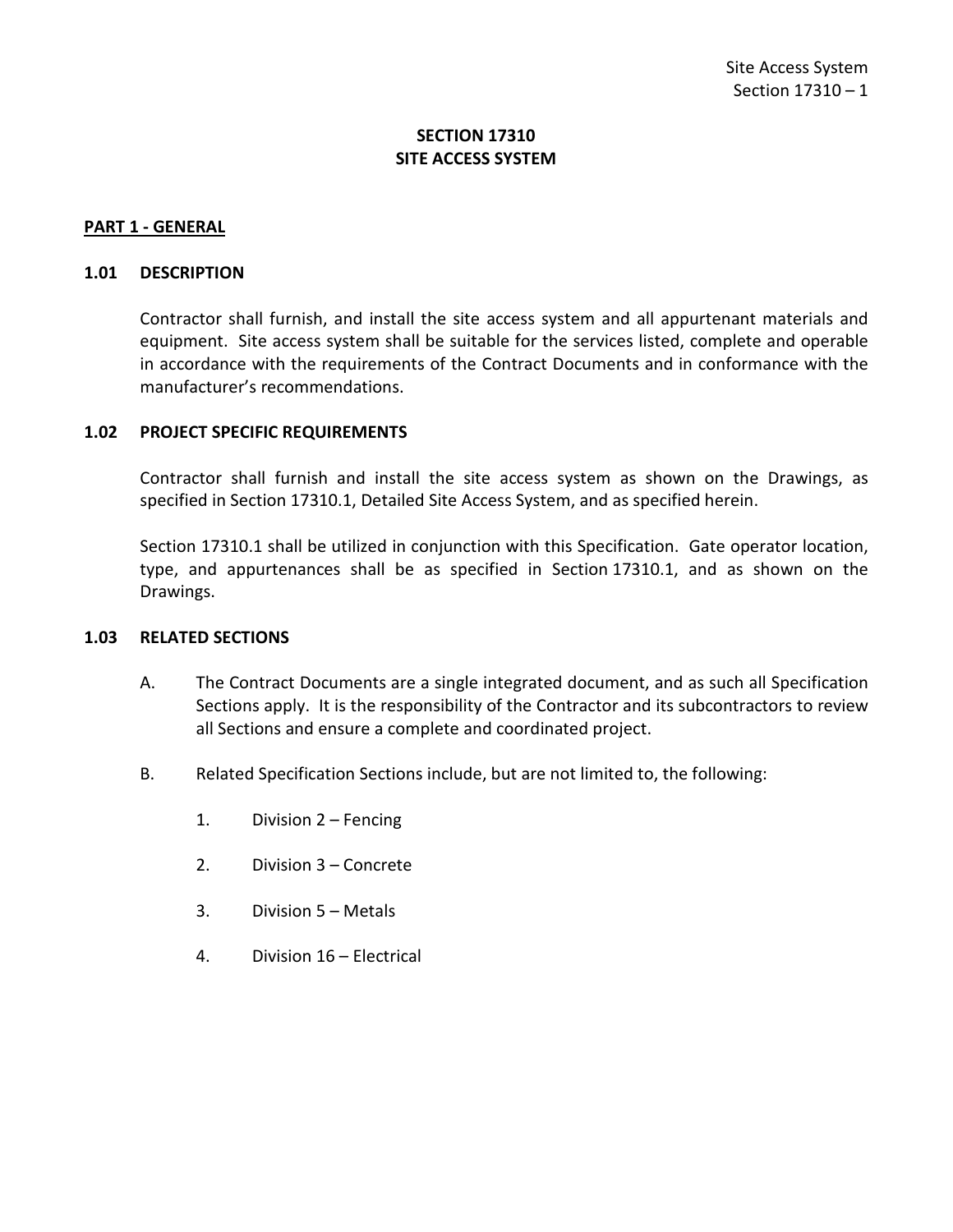### <span id="page-3-0"></span>**1.04 STANDARDS AND CODES**

All equipment and materials, including installation of same, shall meet or exceed the applicable requirements of the following standards and codes (latest edition):

- A. Underwriters Laboratories (UL)
	- 1. UL325: Standard for Door, Drapery, Gate, Louver, and Window Operators and Systems.
	- 2. UL991: Standard for Testing of Safety-Related Controls Employing Solid-State Devices.
- B. National Fire Protection Association
	- 1. NFPA 70 National Electrical Code (NEC)

### <span id="page-3-1"></span>**1.05 SUBMITTALS**

A. Shop Drawings

Contractor shall prepare and submit complete and organized information, drawings, and technical data for all equipment and components. All drawings shall be legible and reduced to a maximum size of  $11''$  x  $17''$  for inclusion within the submittal. Shop drawings shall include, but not be limited to, the following:

- 1. Manufacturer product literature, specifications, features and accessories, materials of construction, and data in sufficient detail to demonstrate compliance with Specification requirements. Manufacturer's literature and data shall be marked to clearly delineate all applicable information and crossing out all inapplicable information.
- 2. Detailed drawings for each gate operator showing layout and dimensions of gate, gate operator, connections to gate, gate operator support foundation, vehicle sensor system, gate operator entry system, and conduit/wiring for gate operator and accessories. Drawings shall clearly show the precise location of each vehicle detector loop and lead-in cable, loop dimensions, number of detector loop cable turns, slot width and depth, and placement of cable within the slot.
- 3. Written confirmation that each proposed operator unit is adequate for the specified gate (size, weight, and required pull force).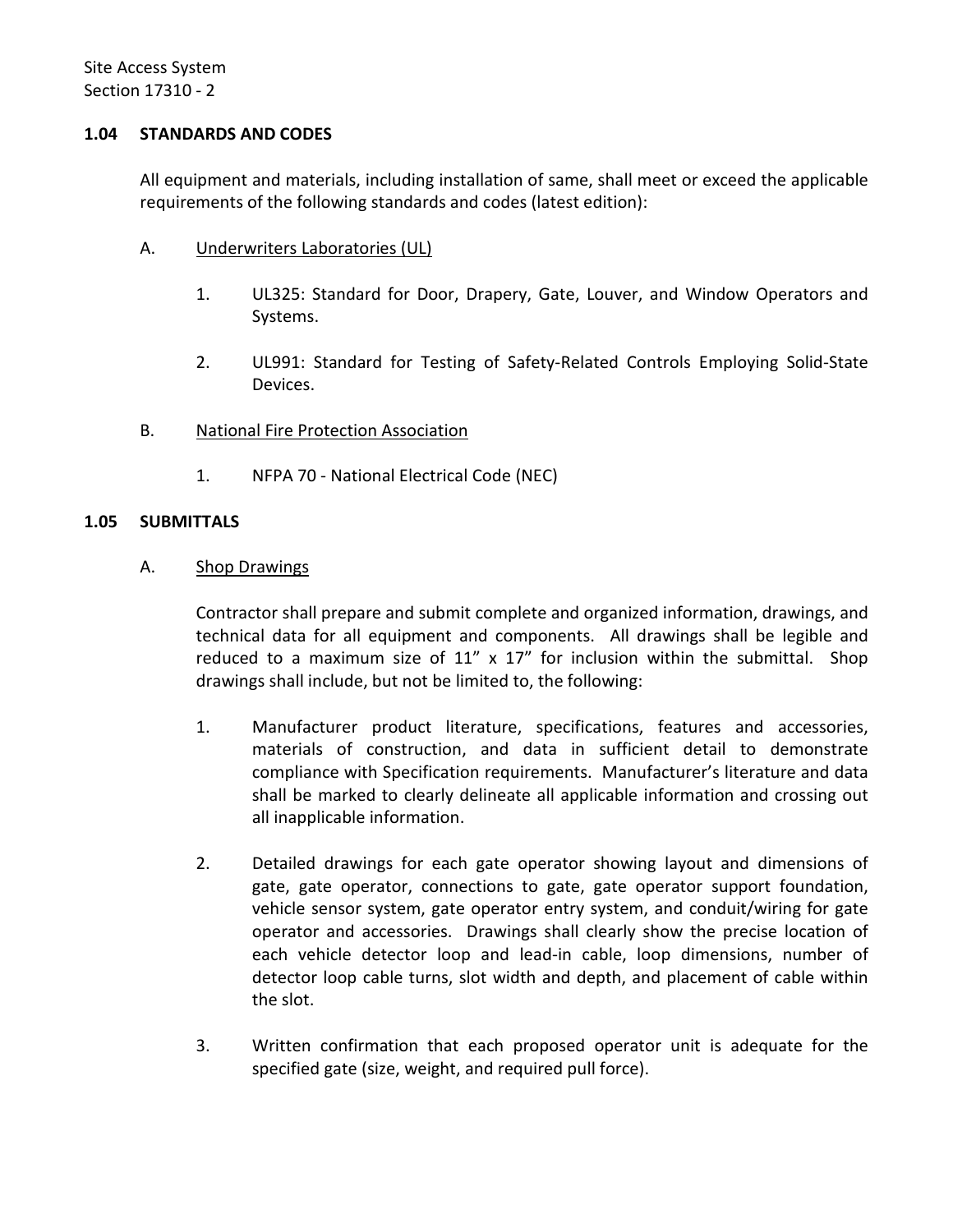- 4. Manufacturer requirements for gate operator support foundation(s), including minimum dimensions, concrete strength, and reinforcing steel. Manufacturer requirements for gate operator frame anchorage, including anchor bolt locations, size, and embedment depth.
- 5. Complete wiring connection diagram for each gate operator and accessories.
- 6. Gate operator safety literature and required warning signs. Warning signs shall be in compliance with requirements of UL325.
- 7. Copy of proposed equipment warranty, as specified in Part 1.07 herein.
- B. Operation and Maintenance Manual

Contractor shall submit a detailed Operation and Maintenance (O&M) Manual for all equipment and components specified herein and incorporated into the Work. The O&M Manual shall be provided in accordance with the requirements of the District's General Conditions, Section 01430, and as specified herein.

The O&M Manual shall include, but not be limited to, the following:

- 1. Equipment Performance Data and Drawings
	- a. Detailed Bill of Materials for all equipment, components, and appurtenances, listing: manufacturer's name, quantity, description, and model/part number.
	- b. Manufacturer's product literature, specifications, performance capabilities, features and accessories, materials of construction, and illustrations.
	- c. Manufacturer's data and drawings showing dimensions, physical configurations, installation and mounting details, and wiring schematics.
	- d. Control diagrams and wiring interconnect diagrams for all equipment, associated field devices, and controls.
- 2. Equipment Installation Requirements
	- a. Complete, detailed installation instructions for all equipment, components, and appurtenances.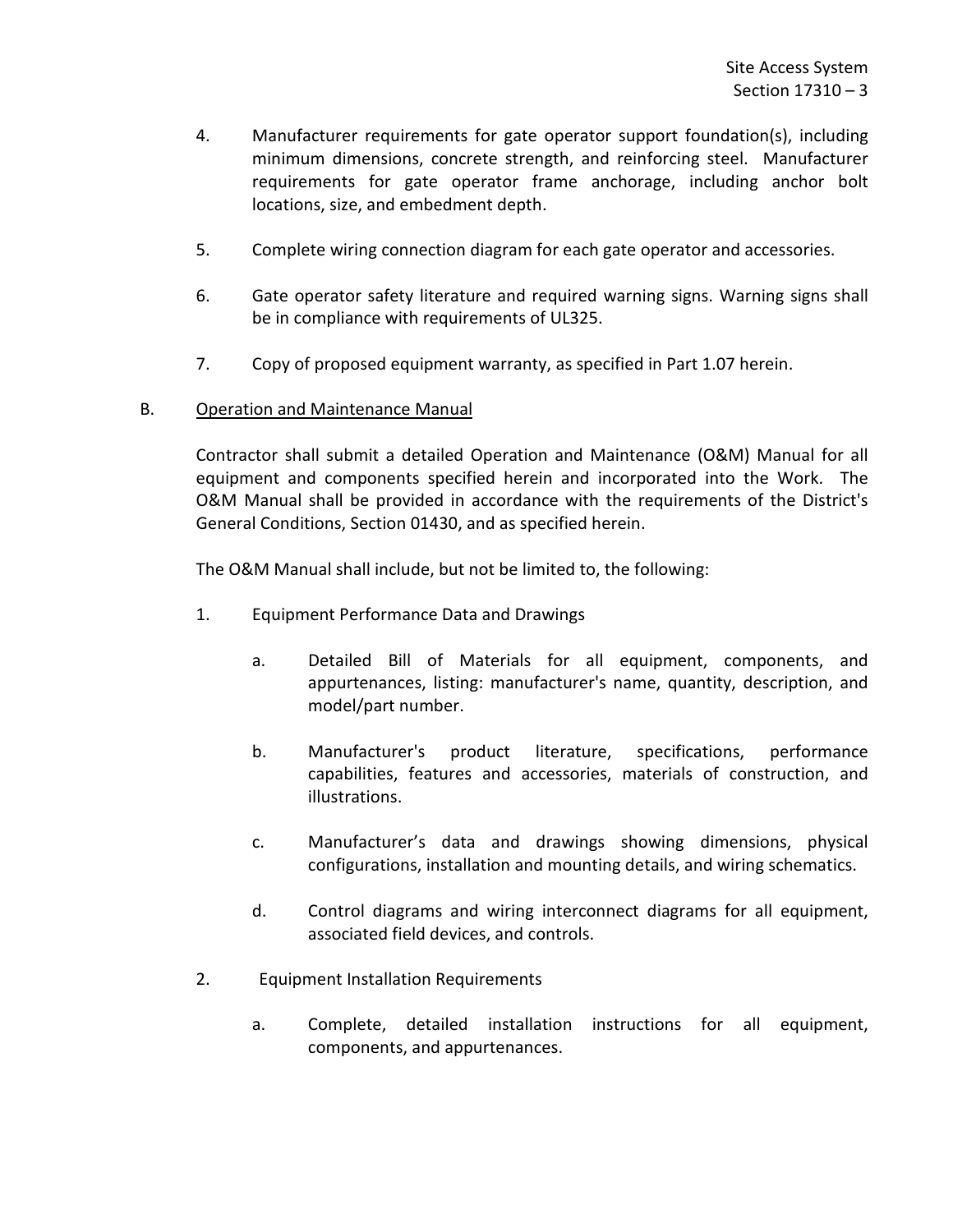- 3. Equipment Operation Data
	- a. Complete and detailed instructions for adjusting all equipment settings, including: input power, motor current settings, torque settings, status and alarm signals, etc.
	- b. Complete and detailed user manuals and operating instructions, including setup parameters for all controllers.
	- c. Printed list of all final setup parameters for each controller, including factory settings and any field modifications to factory settings.
- 4. Equipment Service and Maintenance Data
	- a. Maintenance data shall include all information and instructions required by District's personnel to keep equipment adjusted and calibrated so that it functions properly under the full range of operating conditions.
	- b. Explanation with illustrations as necessary for each maintenance task.
	- c. Recommended schedule of maintenance tasks.
	- d. Troubleshooting instructions.
	- e. List of maintenance tools and equipment.
	- f. Recommended spare parts list.
	- g. Names, addresses and phone numbers of all manufacturers and manufacturer's local service representatives.
- 5. Manufacturer Warranties

#### <span id="page-5-0"></span>**1.06 QUALITY ASSURANCE**

- A. All equipment furnished shall be of current design and manufacture that has been utilized in similar applications and environments.
- B. Automatic gate operators shall be as manufactured by LiftMaster, DoorKing, or equal.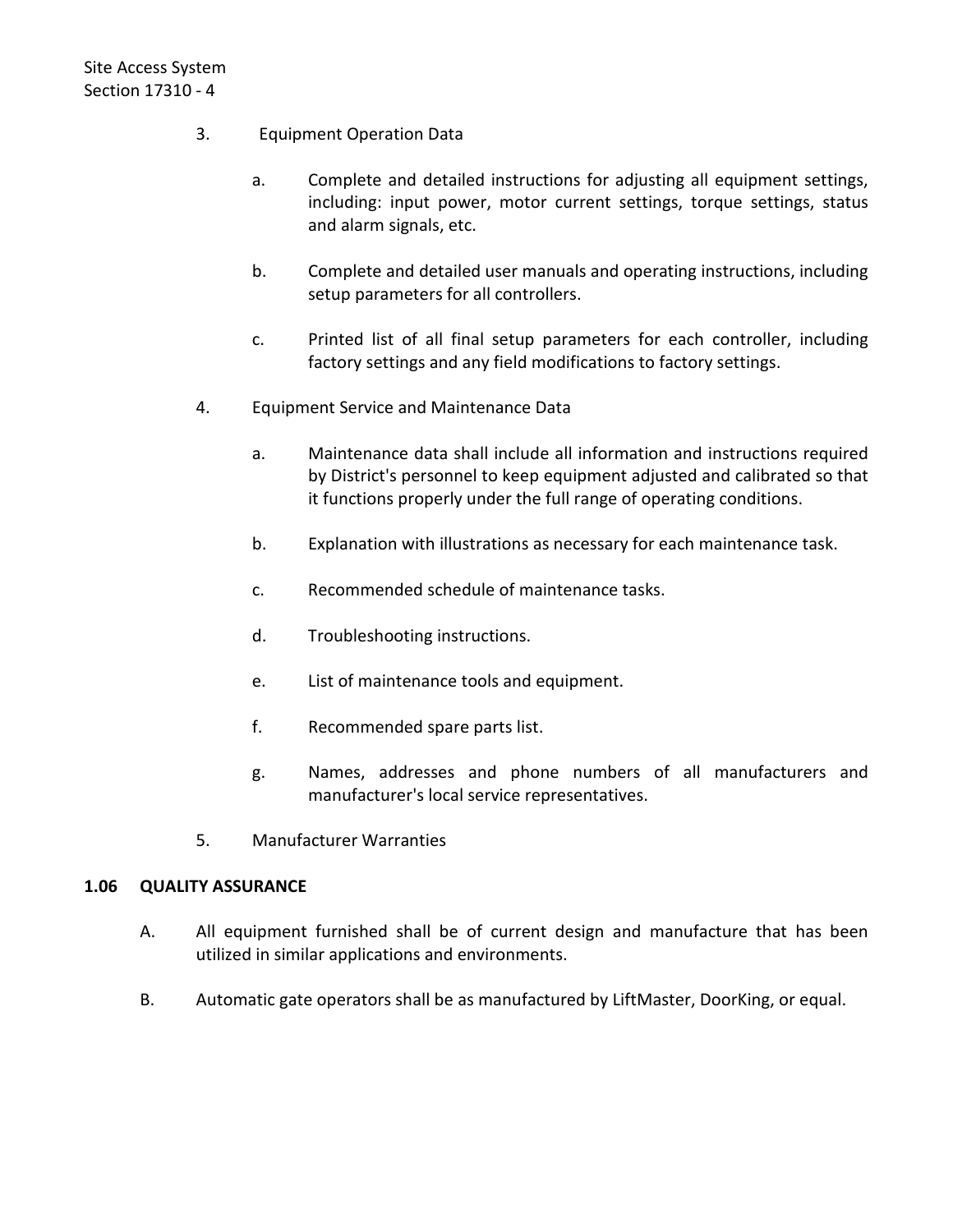### <span id="page-6-0"></span>**1.07 WARRANTY**

Gate operators shall be warranted by the manufacturer for a period of two (2) years from date of acceptance by the District against defects in materials or workmanship. Defective part(s) shall be repaired or replaced at no charge, at the manufacturer's option. The warranty shall be in printed form and shall be included in the Operation and Maintenance Manual.

### <span id="page-6-1"></span>**PART 2 - PRODUCTS**

### <span id="page-6-2"></span>**2.01 AUTOMATIC SLIDE GATE OPERATOR**

- A. General
	- 1. Contractor shall furnish and install automatic vehicular slide gate operators as specified in Part 1.02 (herein) and as shown on the Drawings. Each vehicular slide gate operator shall be provided complete with all drive and electrical components. Gate operators shall be heavy-duty industrial slide type openers, Model SL585 as manufactured by LiftMaster, or equal.
	- 2. Vehicular slide gate operator unit shall automatically open and close V-track (roller) gates to provide convenience and security. Operator unit shall function with standard features, options, and accessories including, but not limited to: inherent primary and secondary entrapment protection devices; connection of contact or non-contact entrapment protection devices, radio controls, single and three button control stations, digital keypads, coded cards, vehicle detector loops, telephone entry systems, and revenue control equipment.
	- 3. Unless specified otherwise, each gate operator unit shall operate on 115 VAC, single phase, 60 Hz power.
	- 4. Unless specified otherwise, the gate operator shall be controlled by a card reader system. Card readers shall be provided by the Security System Subcontractor.
- B. Design Criteria
	- 1. Operator unit shall be sized as required for the specified V-track rolling gate and site conditions. Operator unit shall be completely assembled, pre-wired, and tested in the factory.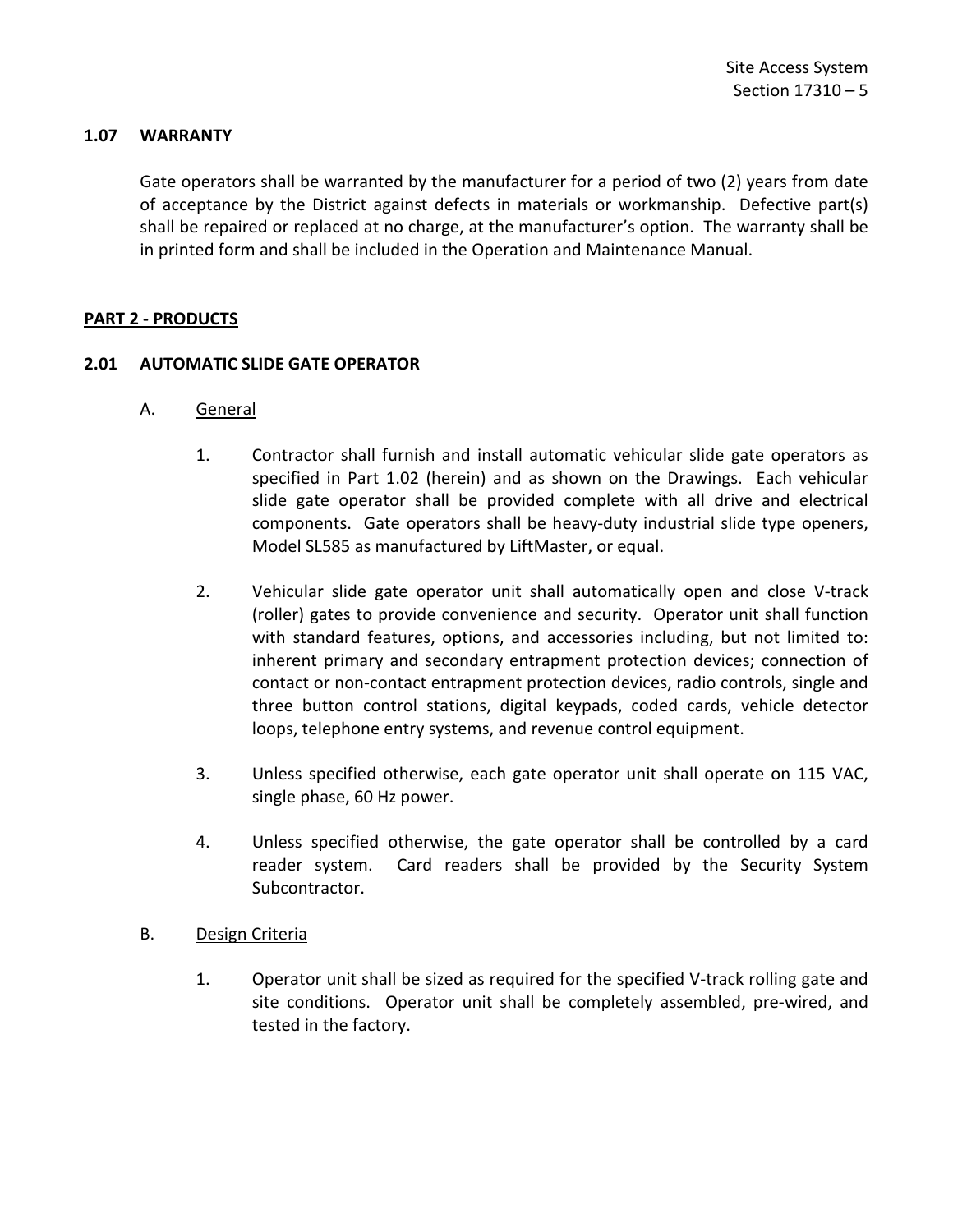- 2. Contractor and operator unit manufacturer shall coordinate with gate manufacturer to insure that the selected operator and accessories will be suitable for the proposed gate. Operator unit shall open/close the gate at a rate not greater than 11 inches per second. Operator unit shall provide a minimum pull force of 75 pounds.
- 3. Operator unit supplier shall provide all required operator accessories and appurtenances, including vehicle sensing loops, entry system, and entrapment protection sensors, to ensure compatibility between accessories and operator and to provide sole source responsibility.

# C. Mechanical Features and Components

Standard mechanical features and components shall include as a minimum:

- 1. Weather-resistant galvannealed steel cabinet with automotive type powder coat finish.
- 2. Lockable access panel for manual disconnect and adjustable limit switches.
- 3. Heavy duty worm gear operator with oil bath lubrication.
- 4. 1-inch diameter (minimum) solid steel output drive shaft with heavy-duty ball bearings.
- 5. Roller chain and drive sprocket with chain guide(s) and gate attachment brackets.
- 6. Disconnect/release for manual operation of gate.

# D. Electrical Features and Components

Standard electrical features and components shall include as a minimum:

- 1 High-starting torque, continuous duty 1/2 HP (minimum) motor, 115 VAC, 60 Hz, single phase with thermal overload protection.
- 2. Solid state controller with adjustable timers, LED indicators, and self-diagnostics.
- 3. Adjustable motor current sensing to detect obstructions, with separate adjustments for opening and closing directions.
- 4. Adjustable motor RPM sensing to detect obstructions, with separate adjustments for open and closing directions.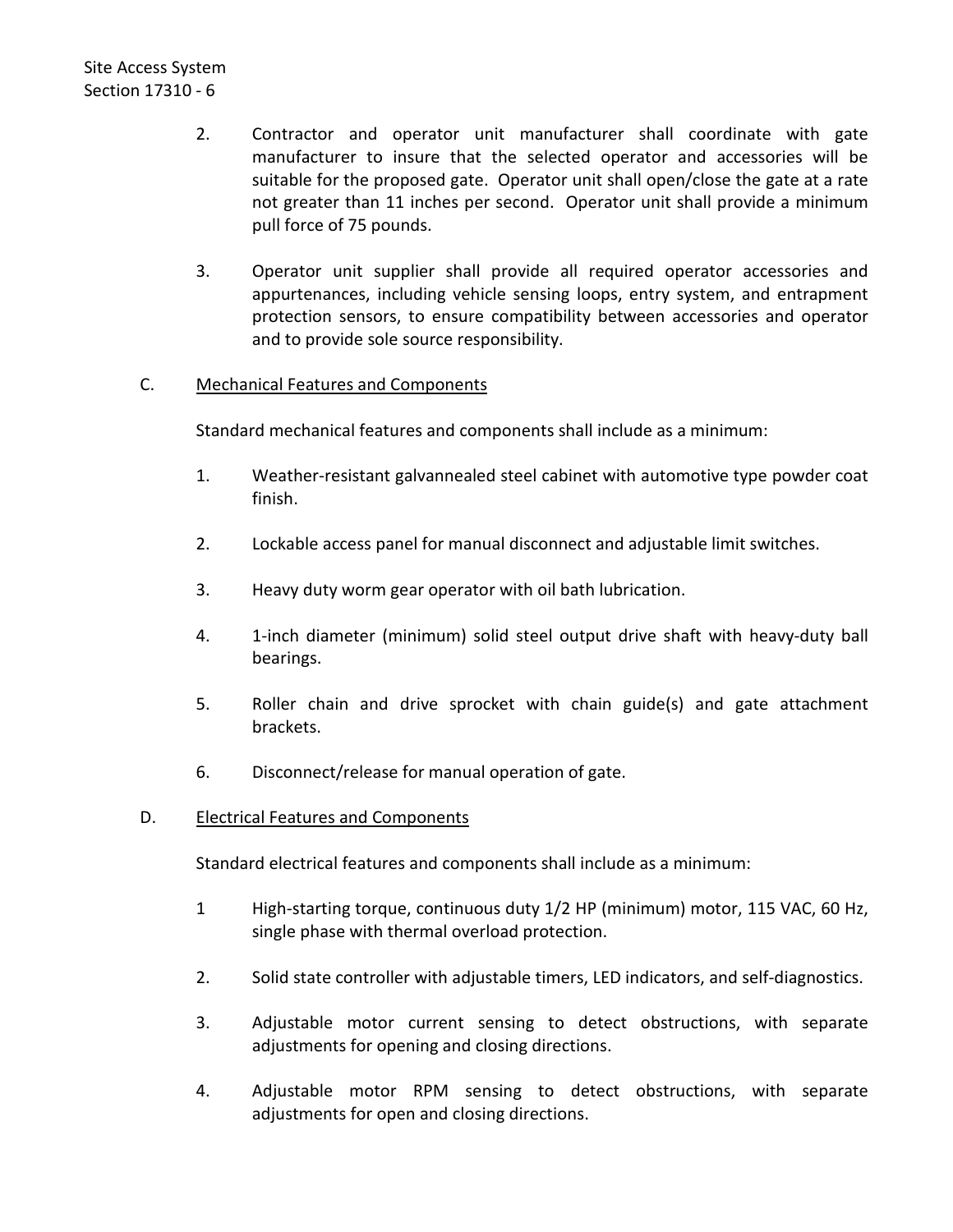- 5. Allow connection of external devices such as access control systems.
- 6. Integral detector loop inputs compatible with exit, shadow, and interrupt loops.
- 7. Controller housed in separate control box.
- 8. Power input "On/Off" switch.
- 9. Built-in 120 VAC duplex power receptacle for accessories.
- 10. Transformer for low voltage power. Fuse protected 24 VAC and 24 VDC secondary power shall be available on a terminal strip to power accessory devices.
- 11. Adjustable precision snap-action type limit switches to control gate position.
- 12. Contacts for opening, closing, and reversing accessories, as well as contact and non-contact obstruction sensing devices. In addition, a dry contact for the gate in a closed position shall be provided for remote indication. The dry contact shall be rated for 5A at 120 VAC and shall be pre-wired to a terminal strip.

#### E. Entrapment Protection Devices

Each gate operator shall be provided with inherent entrapment protection devices which comply with Class III of UL Standard 325. Unless specified otherwise, the primary entrapment protection device shall be adjustable motor RPM sensing and the secondary entrapment protection device shall be adjustable motor current sensing.

#### <span id="page-8-0"></span>**2.02 AUTOMATIC SWING GATE OPERATOR**

### A. General

1. Contractor shall furnish and install automatic vehicular swing gate operators as specified in Part 1.02 (herein) and as shown on the Drawings. Each vehicular swing gate operator shall be provided complete with all drive and electrical components. Gate operators shall be heavy-duty industrial swing type openers, Model SW490 as manufactured by LiftMaster, or equal.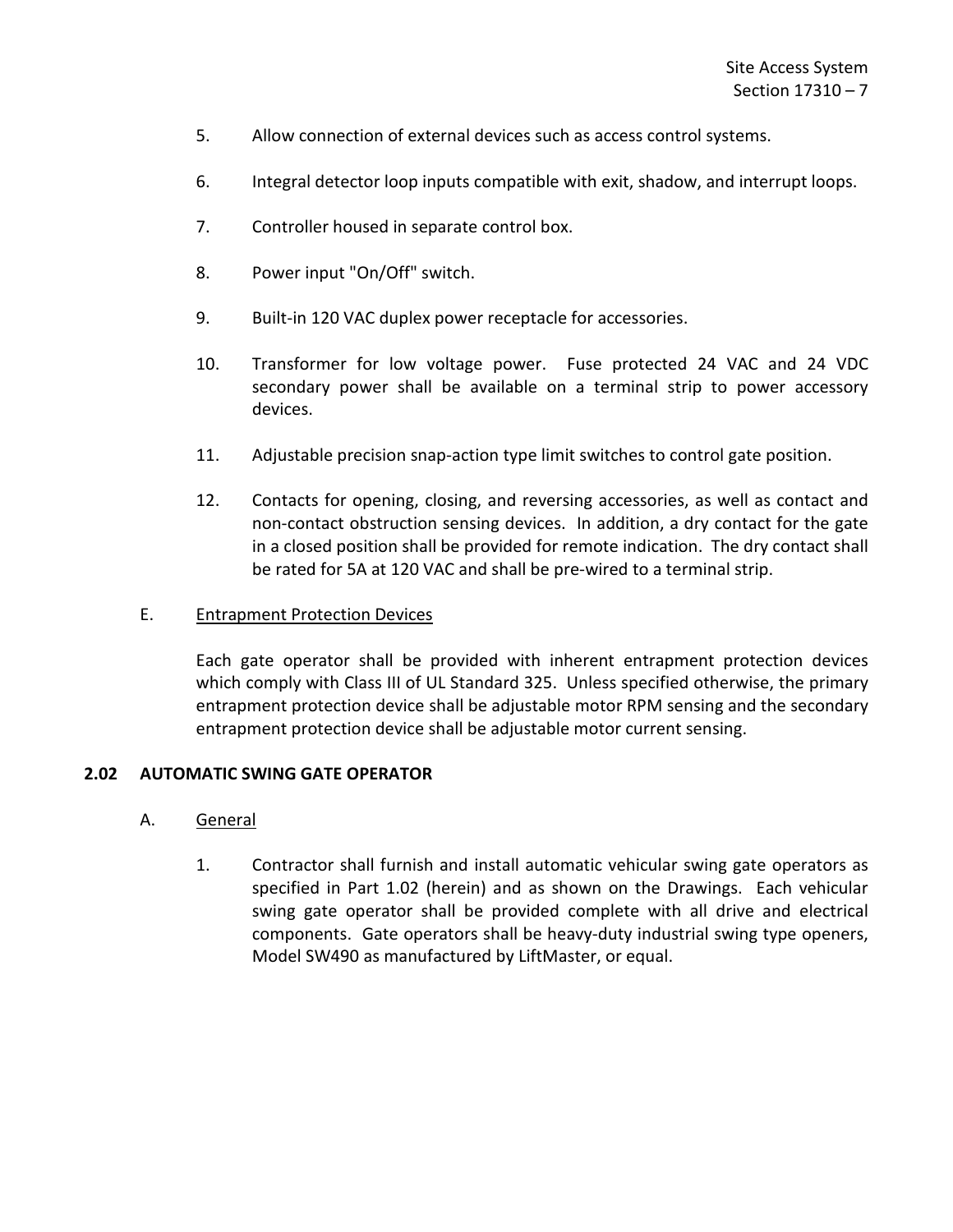- 2. Vehicular swing gate operator unit shall automatically open and close swing gates to provide convenience and security. Operator unit shall function with standard features, options, and accessories including, but not limited to: inherent primary and secondary entrapment protection devices; connection of contact or non-contact entrapment protection devices, radio controls, single and three button control stations, digital keypads, coded cards, vehicle detector loops, telephone entry systems, and revenue control equipment. Unit shall operate on 115 VAC, single phase, 60 Hz power.
- 3. Unless specified otherwise, the gate operator shall be controlled by a card reader system. Card readers shall be provided by the Security System Subcontractor.
- B. Design Criteria
	- 1. Operator unit shall be sized as required for the specified swing gate and site conditions. Operator unit shall be completely assembled, pre-wired, and tested in the factory.
	- 2. Contractor and operator unit manufacturer shall coordinate with gate manufacturer to insure that the selected operator and accessories will be suitable for the proposed gate. Operator unit shall open/close the gate at a rate not greater than 7 degrees per second. Operator unit shall provide a minimum pull force of 75 pounds.
	- 3. Operator unit supplier shall provide all required operator accessories and appurtenances, including vehicle sensing loops, entry system, and entrapment protection sensors, to ensure compatibility between accessories and operator and to provide sole source responsibility.

# C. Mechanical Features and Components

Standard mechanical features and components shall include as a minimum:

- 1. Weather-resistant galvannealed steel cabinet with automotive type powder coat finish.
- 2. Lockable access panel for manual disconnect and adjustable limit switches.
- 3. Cold rolled solid steel output drive shaft with heavy-duty ball bearings.
- 4. Gate operator arms and gate attachment brackets.
- 5. Disconnect/release for manual operation of gate.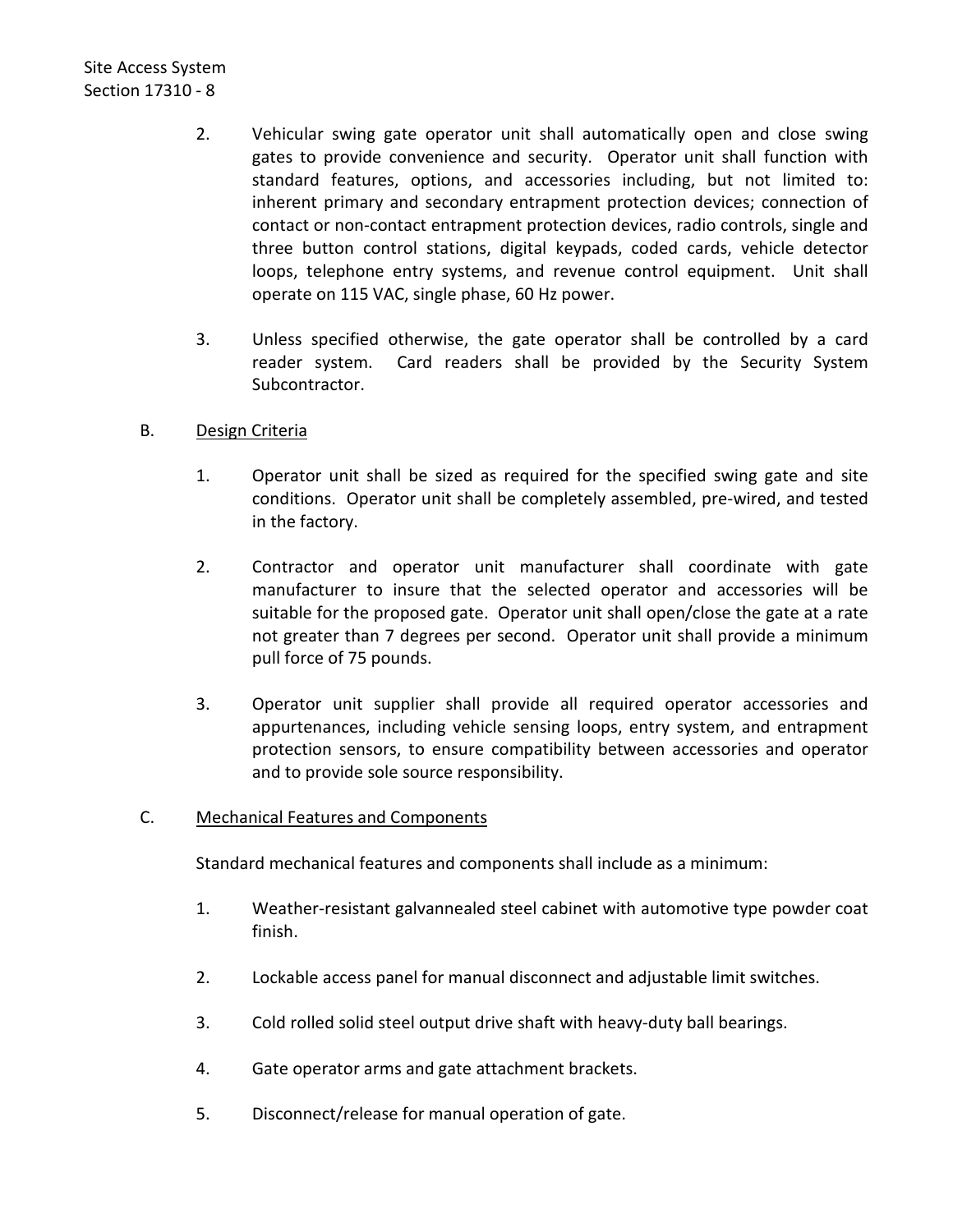### D. Electrical Features and Components

Standard electrical features and components shall include as a minimum:

- 1 High-starting torque, continuous duty 0.5 HP (minimum) motor for single leaf gate, or two (2) 0.5 HP (minimum) motors for double leaf gates, 115 VAC, 60 Hz, single phase with thermal overload protection.
- 2. Solid state controller with adjustable timers, LED indicators, and self-diagnostics.
- 3. Adjustable motor current sensing to detect obstructions, with separate adjustments for opening and closing directions.
- 4. Adjustable motor RPM sensing to detect obstructions, with separate adjustments for open and closing directions.
- 5. Allow connection of external devices such as access control systems.
- 6. Integral detector loop inputs compatible with exit, shadow, and interrupt loops.
- 7. Controller housed in separate control box.
- 8. Power input "On/Off" switch.
- 9. Built-in 120 VAC duplex power receptacle for accessories.
- 10. Transformer for low voltage power. Fuse protected 24 VAC and 24 VDC secondary power shall be available on a terminal strip to power accessory devices.
- 11. Adjustable precision snap-action type limit switches to control gate position.
- 12. Contacts for opening, closing, and reversing accessories, as well as contact and non-contact obstruction sensing devices. In addition, a dry contact for the gate in a closed position shall be provided for remote indication. The dry contact shall be rated for 5A at 120 VAC and shall be pre-wired to a terminal strip.

#### E. Entrapment Protection Devices

Each gate operator shall be provided with inherent entrapment protection devices which comply with Class III of UL Standard 325. Unless specified otherwise, the primary entrapment protection device shall be adjustable motor RPM sensing and the secondary entrapment protection device shall be adjustable motor current sensing.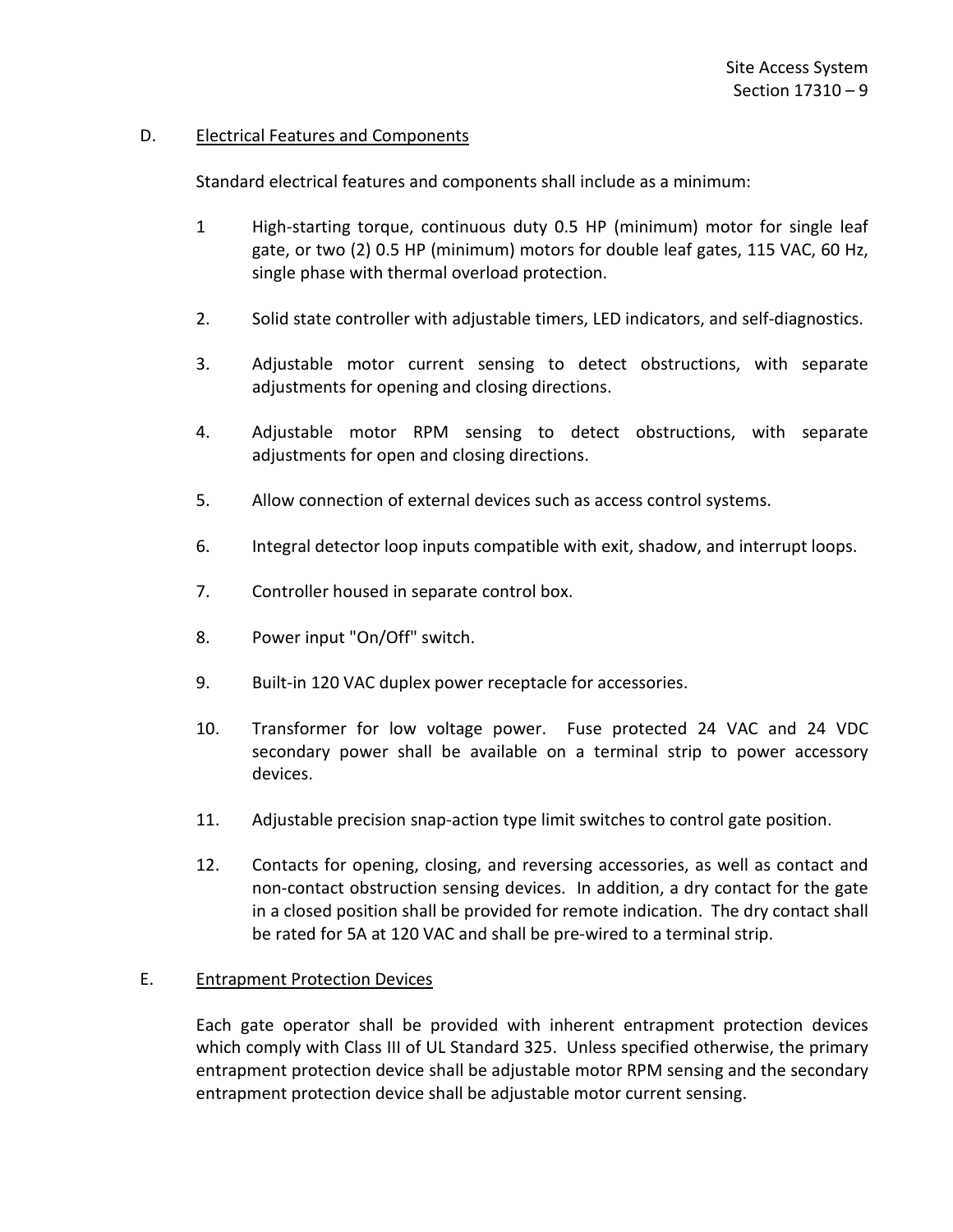### <span id="page-11-0"></span>**2.03 ACCESSORIES**

# A. Card Readers (By Others)

- 1. Contractor shall provide card readers as specified in Part 1.02 (herein) and as shown on the Drawings. Each card reader shall be pedestal mounted for operation of an automatic gate operator at each entry point as shown on the Drawings. Card readers shall be suitable for outdoor exposure.
- 2. Card readers shall be furnished by the Security System Subcontractor. Card readers shall be suitable to read existing magnetic cards for District personnel. Card reader access control system shall be connected to a microwave radio communication system to permit card reader recognition from District's central computer system.

### B. Vehicle Sensor System

Unless specified otherwise, each gate operator shall be provided with a vehicle sensor system. Each vehicle sensor system shall consist of in-ground vehicle detectors loops for entrance and exit, lead-in cables, appurtenances, and gate operator integral control inputs for detector loops.

- 1. Detector loop cable shall be #14 AWG (minimum), stranded copper, single conductor, with cross-linked polyethylene insulation and suitable for direct burial. Loop size and number of turns shall be as determined by the gate operator manufacturer for vehicles ranging in size from small automobiles to large high bed trucks. A sufficient turns shall be provided to ensure the loop functions properly with the gate operator detector loop controls. The detector loop cable shall be continuous (no splices).
- 2. Lead-in cable shall be #16 AWG, stranded tinned copper, twisted pair, with aluminum/polyester shield, tinned copper drain, and polyethylene insulation. Lead-in cable shall be twisted four times per foot, minimum.

# C. Photoelectric Entrapment Protection Sensors

- 1. Where specified, non-contact photoelectric sensors for entrapment protection shall be provided.
- 2. Photoelectric sensors shall include separate transmitter and receiver units, mounting arms, wiring, and appurtenances. Sensors shall prevent gate closure on obstructions (pedestrians and vehicles) within its path.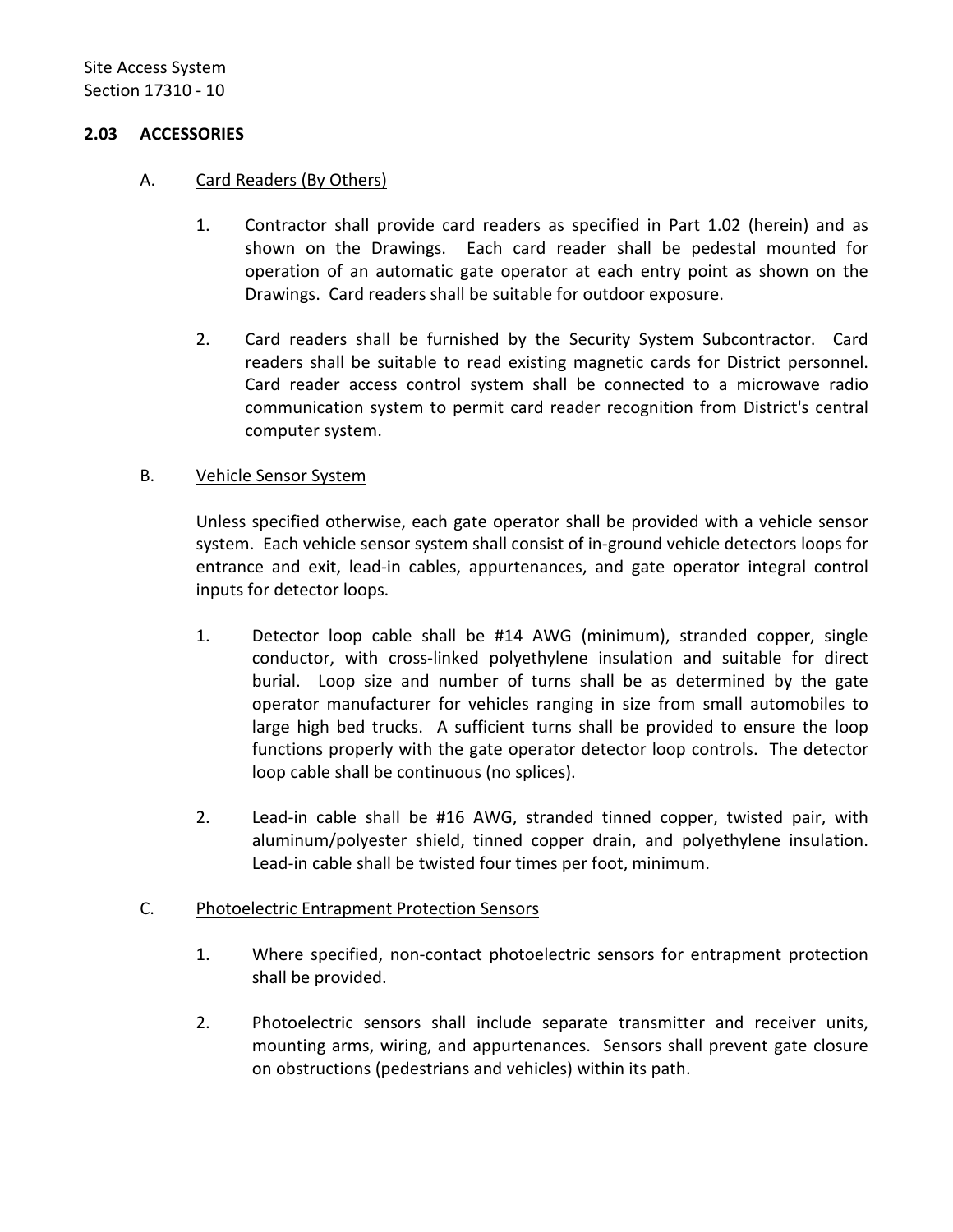# D. Card Reader Pedestals

- 1. Where specified, one (1) or two (2) tiered free standing pedestals shall be provided for card readers. Card reader pedestal location(s) shall be as shown on the Drawings.
- 2. Pedestals shall be constructed of 2" x 4" rectangular steel tubing with an 8" square base plate with integral conduit stub-up hole centered in steel tubing to conceal conductors. A steel base plate cover shall be provided to conceal anchor bolts. Each pedestal arm shall be provided with a stainless steel open sided housing for a mounting card reader, as specified herein. Each card reader housing shall be provided with solid back plate sized to accommodate the proposed card reader, and solid top and sides to shield the card reader from direct sunlight exposure.
- 3. The single tiered pedestal arm and lower arm of the two (2) tiered pedestal shall be a suitable height for a standard pickup truck. The upper arm of the two (2) tiered pedestal shall be a suitable height for a large service truck.
- 4. Contractor shall coordinate pedestal design, fabrication, and construction with Security System Subcontractor. Prior to pedestal fabrication, Contractor shall confirm card reader housing heights with District. Pedestal shall be provided with a factory baked on powder coating. Color shall be as selected by District. Pedestal and card reader housings shall be as manufactured by Engineered Parking Systems, or equal.

# E. Building Emergency Access Boxes

- 1. Where specified, provide an emergency access box located outside of the building, as shown on the Drawings.
- 2. The emergency access box shall be wall mounted directly adjacent to the designated building door. The emergency access box shall be Knox Box Series 3200, Hinged Door Model as manufactured by the Knox Company (no substitutes).
- 3. Manufacturer information and location for the emergency access box (Knox Box) shall be submitted by the Contractor to the City or County Fire Department (as applicable) for approval.

# F. Site Emergency Access Switches

1. Where specified, provide a site emergency access switch located outside of the automatic gate, as shown on the Drawings.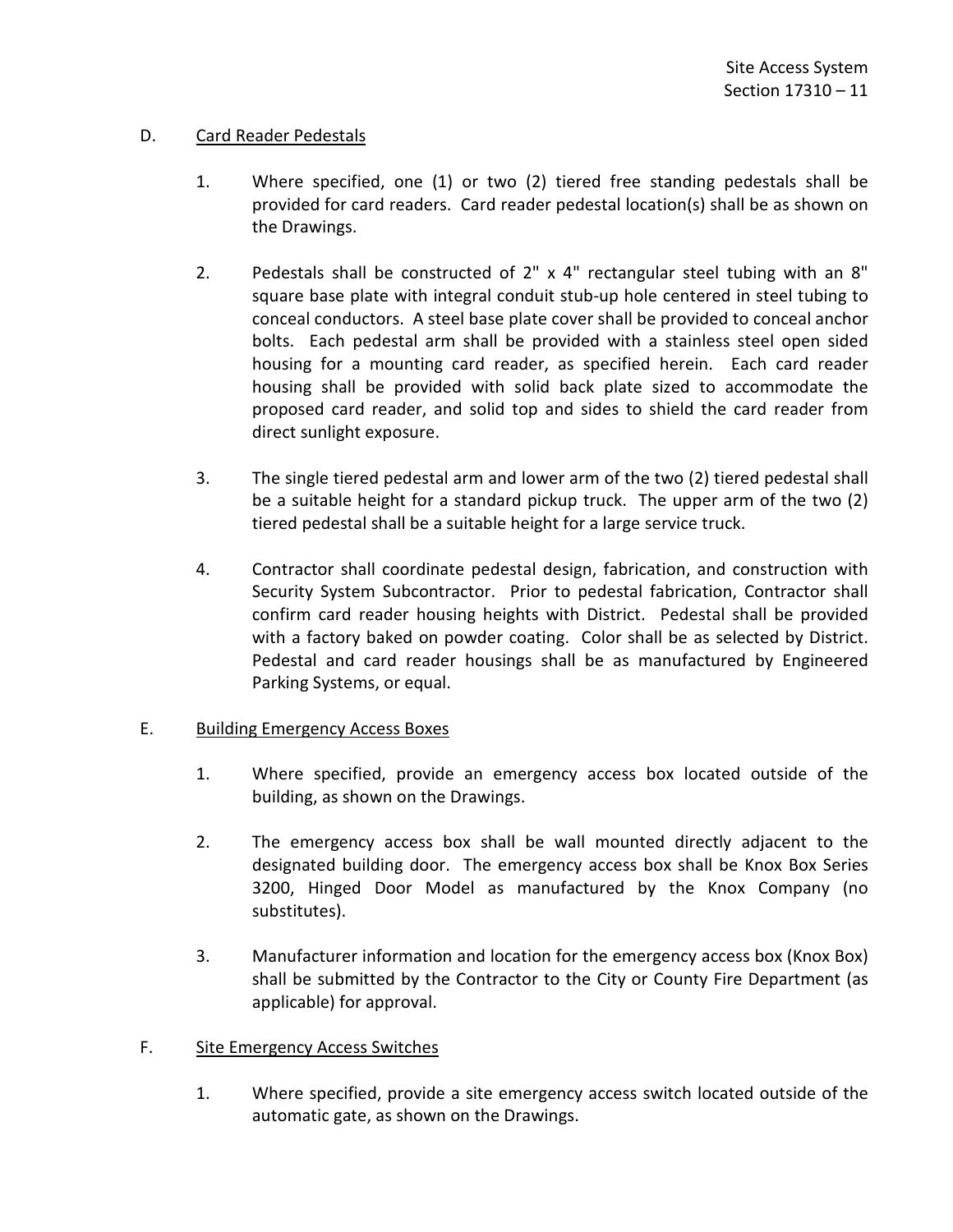- 2. The emergency access switch shall be directly wired to the gate operator to automatically open and close the gate. In addition, the switch shall be wired to the security control panel provided by the Security System Subcontractor to indicate alarm/status. The emergency access switch shall be Knox Key Switch 3500 Series, Model 3502 as manufactured by the Knox Company (no substitutes).
- 3. Manufacturer information and location for the emergency access switch (Knox Key Switch) shall be submitted by the Contractor to the City or County Fire Department (as applicable) for approval.

# <span id="page-13-0"></span>**PART 3 – EXECUTION**

# <span id="page-13-1"></span>**3.01 FACTORY INSPECTION AND TESTING**

- A. Manufacturer shall inspect and test each automatic gate operator at the factory to assure smooth, quiet operation.
- B. Manufacturer shall test all gate operator control inputs and safety features to ensure proper function.

# <span id="page-13-2"></span>**3.02 INSTALLATION**

Contractor shall install the site access system, including gate operators and accessories in accordance with manufacturer's written installation instructions and approved shop drawings, UL Standards, and as indicated on the Drawings and specified herein. Contractor shall connect all necessary electrical power and control wiring, including furnishing of all necessary materials in addition to that provided with the specified equipment. Wiring materials and installation shall be in accordance with the requirements of Section 16050 and as shown on the Drawings.

- A. Contractor shall provide a NEMA 4X stainless steel junction box directly adjacent to gate operator for supply power and remote communication conduits, as shown on the Drawings. Provide PVC coated flexible conduit between junction box and gate operator.
- B. Contractor shall install entrance and exit vehicle sensor system detector loops for each gate operator. Unless specified otherwise, detector loops shall be placed in slots saw cut into the pavement. Detector loop location and dimensions shall be in accordance with the manufacturer's approved shop drawings. Slot width and depth shall be as determined by the gate operator manufacturer. Detector loop cable shall be placed into the slots and filled with epoxy in accordance with the manufacturer's written instructions.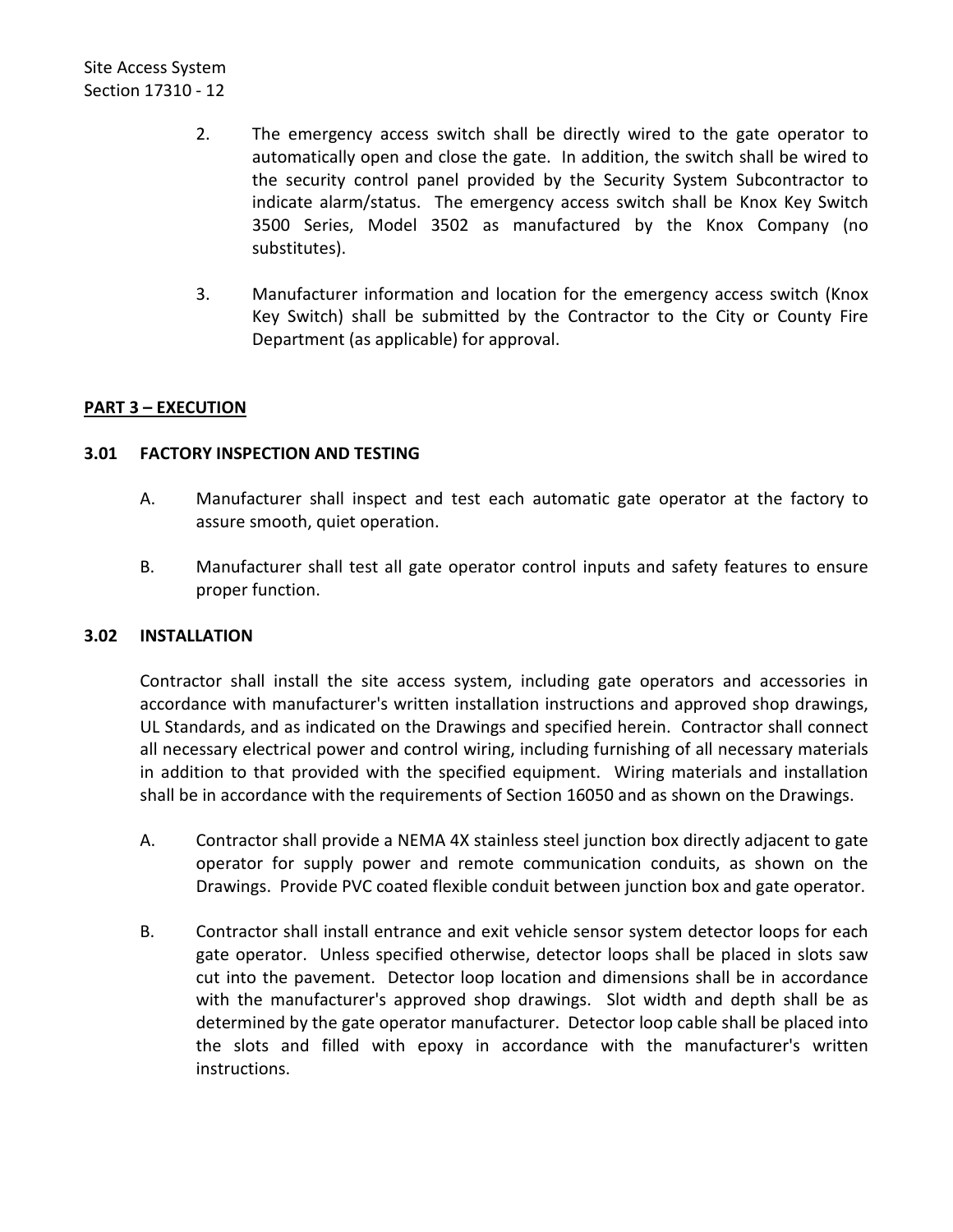Transition from detector loop cable to lead-in cable shall be in a precast concrete handhole located directly adjacent to the driveway. Lead-in cable shall be installed in PVC-RGS conduit from the handhole to the gate operator foundation. Conduit shall be stubbed up through the foundation, directly beneath the gate operator and aligned with the operator terminal box.

- C. Contractor shall install a 3/4" diameter x 10' long copper clad ground rod extending through the gate operator support foundation for operator unit grounding. The operator cabinet enclosure shall be bonded to the ground rod with a #6 AWG bare copper conductor.
- D. Contractor shall install photoelectric sensors (where specified) per manufacturer's written instructions.
- E. Contractor shall install all warning signs securely with stainless steel fasteners and within view of both sides of the gate, as required by the manufacturer and UL 325.
- F. Contractor shall coordinate locations of card reader mounting pedestals with District. The final location of each card reader mounting pedestal shall be confirmed in the field with the District's Inspector.
- G. Prior to equipment operation, Contractor shall provide initial lubrication of all mechanical components, check all belts/chains and other moving parts for alignment and tolerances in accordance with the manufacturer's written instructions.

# <span id="page-14-0"></span>**3.03 STARTUP AND TESTING**

- A. Contractor shall arrange for a qualified representative of the manufacturer to inspect the installation and perform start-up of the equipment and demonstrate required performance to the satisfaction of the District.
- B. Manufacturer's representative shall adjust the gate operator and accessories in accordance with the equipment installation manual and shall test the adjustments to verify correct settings for the installation. Each entrapment protection provision shall be tested separately and independently with the other entrapment protection provisions defeated.